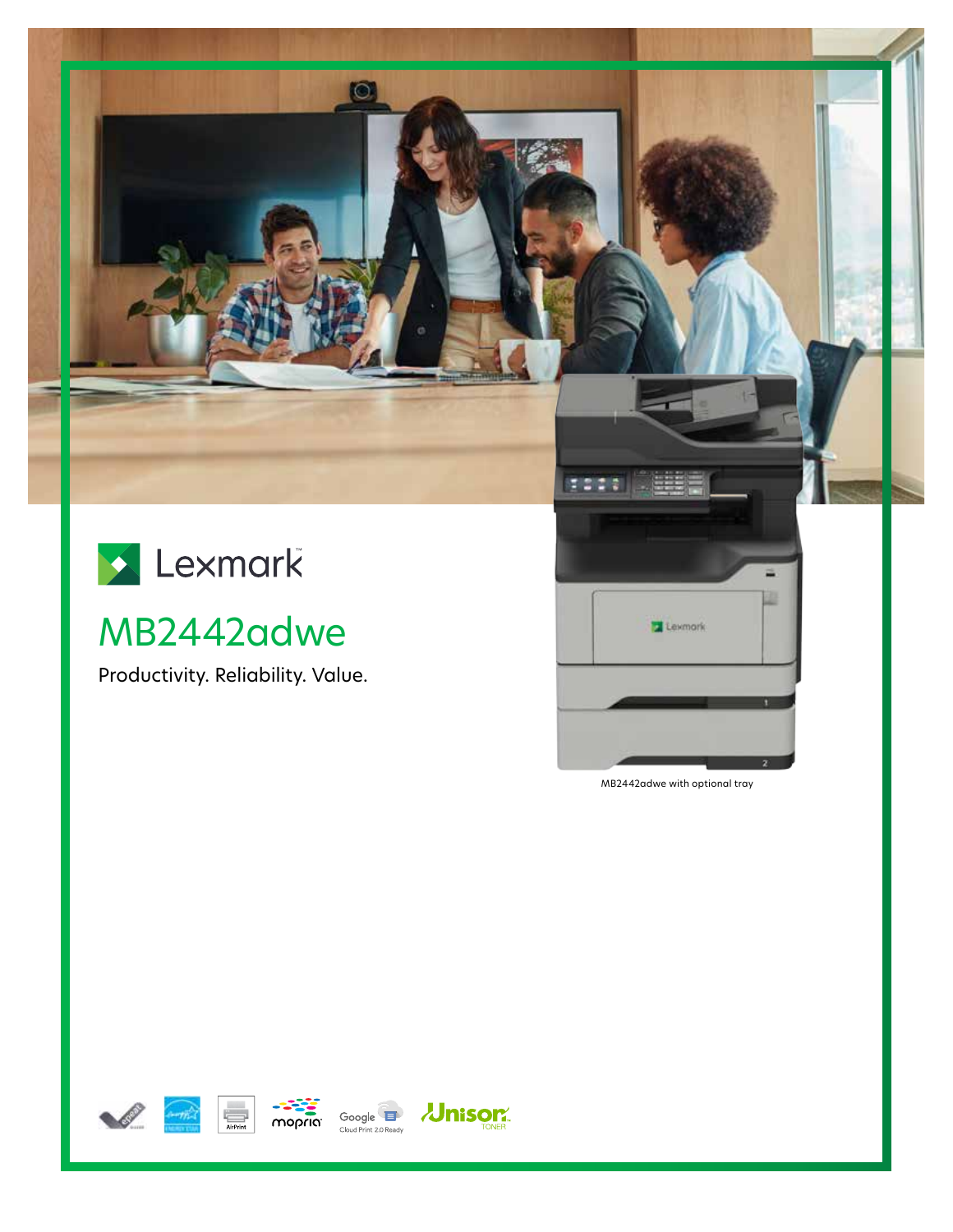# Lexmark MB2442adwe

**The MB2442adwe prints at up to 42 pages per minute and features fax, two-sided scanning, and copy functions powered by a multicore processor and a full gigabyte of memory. Multiple connectivity choices including standard Wi-Fi join a 4.3-inch color touch screen to deliver strong value for the price.**



### **Get more done**

- } Fax, print, copy and scan with the power of a multi-core processor, 1 GB of memory and standard Wi-Fi.
- ▶ Print at up to 42 pages per minute and scan up to 45 images per minute.
- } Intuitive 4.3-inch color touch screen offers smooth, tabletlike interaction.
- Built-in productivity apps save time and improve efficiency.

#### **Ready when you are**

- } Long-life fuser and imaging components extend uptime.
- } Unison™ Toner replacement cartridges deliver up to 6,000 pages\*\* of high-quality printing.
- } Maximum input capacity of 900 pages means fewer interruptions.
- } Durable metal frame is designed for longevity.

#### **Robust, built-in security**

- } Lexmark's full-spectrum security architecture helps keep your information safe—on the document, the device, over the network, and everywhere in between.
- } A range of embedded features harden device against attacks.
- } Standard Confidential Print feature helps ensure output security via simple PIN.
- } Keypoint Intelligence Buyers Lab honored Lexmark with a prestigious BLI PaceSetter award for Document Imaging Security\*\*\*.



### **Built for planet earth**

- } Energy management features reduce power consumption in active use or sleep mode.
- } Standard two-sided printing saves paper.
- } Use of post-consumer recycled content in manufacturing saves natural resources.
- ▶ Device is rated EPEAT<sup>®</sup> Silver and ENERGY STAR<sup>®</sup> certified.
- } Recycle cartridges through the award-winning Lexmark Cartridge Collection Program (LCCP).

\*Print and copy speeds measured in accordance with ISO/IEC 24734 and ISO/IEC 24735 respectively (ESAT). For more information see: www.lexmark.com/ISOspeeds. \*\*Average standard page yield value declared in accordance with ISO/IEC 19752. \*\*\*Award based on North America and/or Western Europe data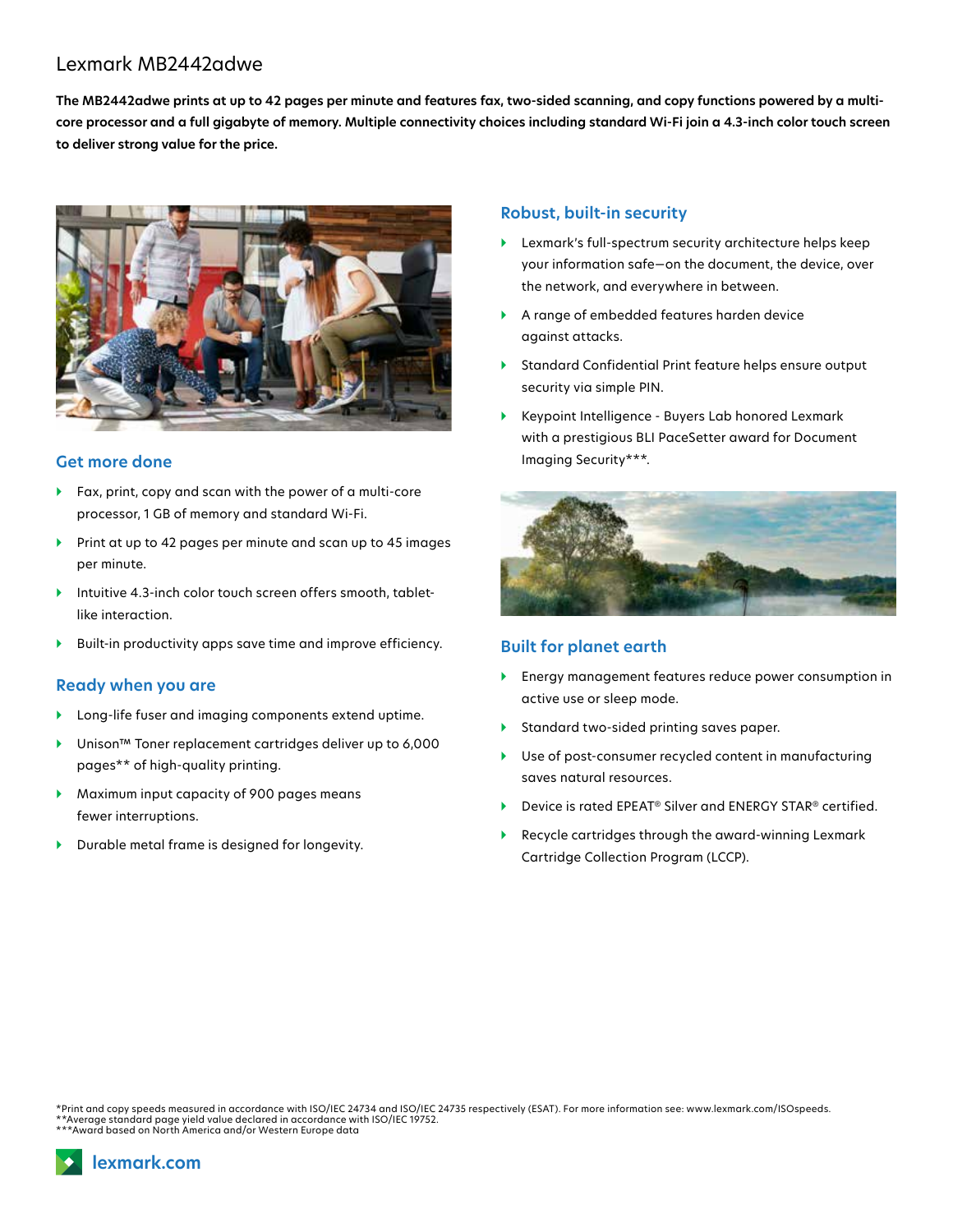## Lexmark MB2442adwe



© 2018 Lexmark. All rights reserved.

Lexmark, the Lexmark logo and Unison are trademarks of Lexmark International, Inc., registered in the United States and/or other countries. AirPrint and the AirPrint Logo are trademarks of Apple, Inc. ENERGY STAR® is a U.S. registered mark. EPEAT® is a trademark of EPEAT, Inc. in the United States and other countries. Google Cloud Print is a trademark of Google, Inc. MOPRIA®, the Mopria® Logo™ and the Mopria® Alliance logos are trademarks, service marks, and certification marks of Mopria Alliance, Inc. in the United States and other countries. All other trademarks are the property of their respective owners.

This product includes software developed by the OpenSSL Project for use in the Open SSL Toolkit (http:// ww.openssl.org/).